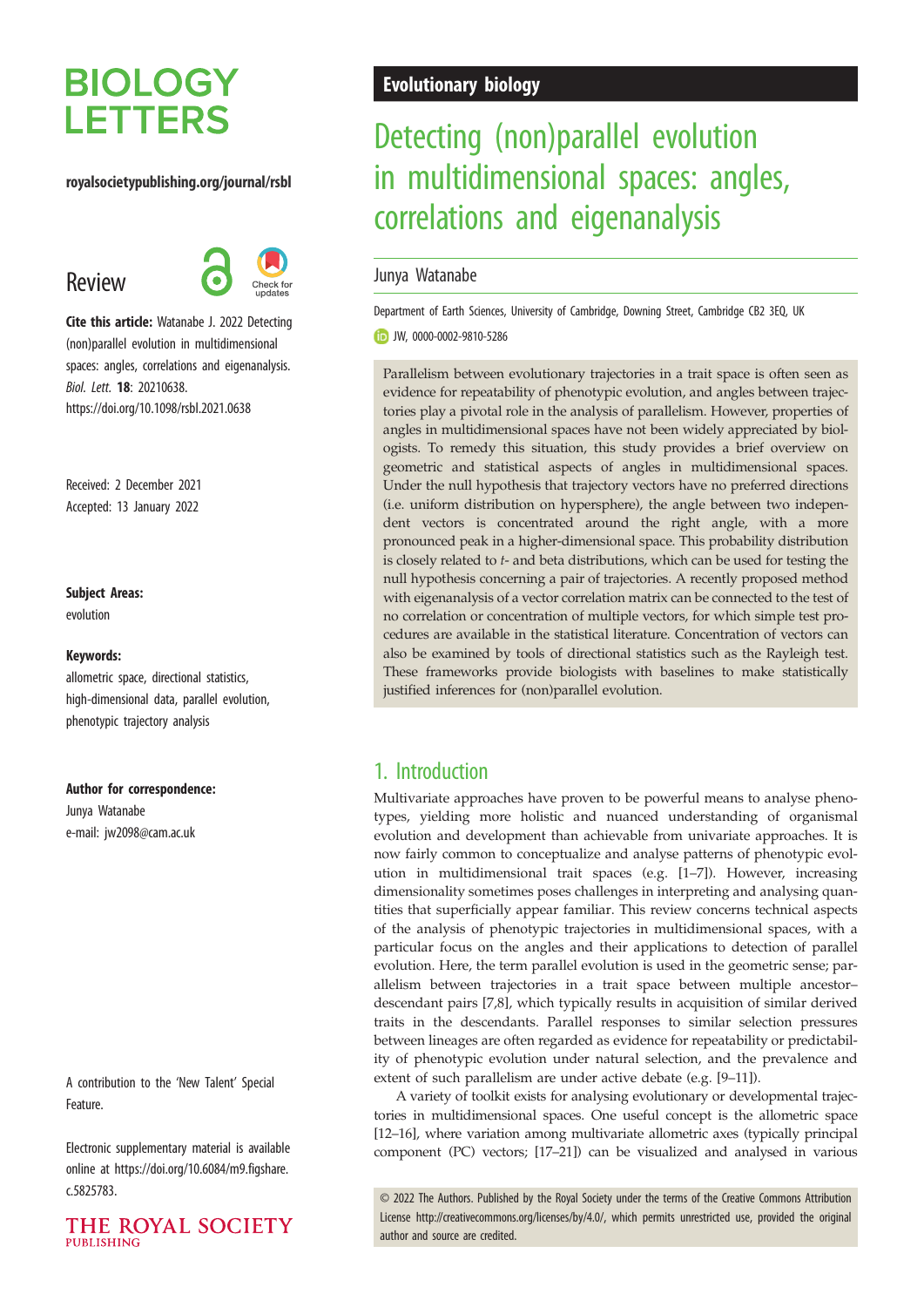ways by treating empirical allometric axes as observations [\[22](#page-7-0)–[29](#page-7-0)]. Another broadly employed tool is the phenotypic trajectory analysis [[3,30](#page-7-0)–[32\]](#page-7-0), which primarily concerns quantification and statistical testing of inter-population differences in the magnitude, direction and shape of phenotypic trajectories.

The phenotypic trajectory (or phenotypic change vector) analysis has recently fuelled investigations into the parallel evolution [[7](#page-7-0),[33\]](#page-7-0). There is a trend to quantitatively analyse patterns of evolutionary changes in putatively parallel lineages (e.g. [[34](#page-7-0)–[36](#page-7-0)]). The angles between phenotypic change vectors of different lineages play an especially pivotal role in empirical analyses of parallel evolution (e.g. [\[33](#page-7-0),[37](#page-7-0)–[43](#page-7-0)]), because they are supposed to provide 'intuitive and mathematically formal' measures of (non)parallelism [\[37](#page-7-0), p. 6].

Unfortunately, however, interpretation of angles in multidimensional spaces is not so straightforward. Consider, for example, the angle between randomly directed vectors in two- and three-dimensional spaces. It is convenient to fix one of them pointed at a 'pole' and to let the other be uniformly distributed on the unit circle/sphere (figure  $1a,b$ ). The probability density of the angle between these vectors is then proportional to the arc length and surface area for a given infinitesimal increment of 'latitude'. One will notice that the density for the twodimensional space is uniform ([figure 1](#page-2-0)a), whereas that for the three-dimensional space is peaked at the 'equator' because this region encompasses more area per latitude than 'polar' regions ([figure 1](#page-2-0)b). This simple example demonstrates that distributions of random angles depend on the dimensionality, warning against extending our intuition into high-dimensional spaces. Regrettably, few recent analyses of evolutionary parallelism have taken this trend into account. Frameworks to make statistically justified inferences on angles have essentially been lacking in the current empirical literature.

This paper gives a brief overview of methods to analyse angles in multidimensional spaces. Specifically, it first derives the probability distribution of the angle between random vectors under the null hypothesis that the vectors have no preferred directions. It is by no means novel to science or even to the biological literature, where relevant results have been used in one form or another (e.g. [[44](#page-7-0)–[47](#page-8-0)]). The primary aim here is to disseminate well-known results with theoretical underpinnings. Recently, a framework for analysing multiple vectors simultaneously via eigenanalysis of a vector correlation matrix was proposed [[48](#page-8-0)], but this framework lacked clear justifications as to which summary statistic should be looked at. This study also gives an alternative interpretation and a simple test statistic for that framework regarding the same null hypothesis.

## 2. Theory

#### (a) Preliminaries

Let us first review the definition of the ordinary (Pearson product-moment) correlation coefficient, which has a close relationship with angles between random vectors. For the bivariate random observations of size N,  $(x_1, x_2, ..., x_N)$  and  $(y_1, y_2, \ldots, y_N)$ , the correlation coefficient r is defined as

$$
r = \frac{\sum_{i=1}^{N} (x_i - \bar{x})(y_i - \bar{y})}{\sqrt{\sum_{i=1}^{N} (x_i - \bar{x})^2 \sum_{i=1}^{N} (y_i - \bar{y})^2}},
$$
(2.1)

where  $\bar{x}$  and  $\bar{y}$  are the sample means:  $\bar{x} = \sum_{i=1}^{N} x_i/N$ ,  $\bar{y} = \sum_{i=1}^{N} y_i/N$ . By using the matrix notation

 $\mathbf{x} = (x_1 - \bar{x}, x_2 - \bar{x}, \dots, x_N - \bar{x})$ T and  $y = (y_1 - \bar{y},$  $y_2 - \bar{y}, \ldots, y_N - \bar{y})^T$ , where the superscript T denotes transpose, we can rewrite (2.1) as

$$
r = \frac{\mathbf{x}^{\mathrm{T}} \mathbf{y}}{\|\mathbf{x}\| \|\mathbf{y}\|},\tag{2.2}
$$

where the numerator is the inner product, and  $\|\cdot\|$  denotes the vector norm or length  $(\|\mathbf{x}\| = \sqrt{\mathbf{x}^T\mathbf{x}})$ . Recall the geometric definition of the inner product,

$$
\mathbf{x}^{\mathrm{T}}\mathbf{y} = \|\mathbf{x}\| \|\mathbf{y}\| \cos \theta,\tag{2.3}
$$

where  $\theta$  is the angle formed by x and y in their N-dimensional space. Then, we have

$$
r = \cos \theta. \tag{2.4}
$$

That is, the correlation coefficient and the angle between random vectors are directly related through the cosine/arccosine transformation. Here, the range of  $\theta$  is taken as  $[0, \pi]$  (in radians) so that a one-to-one, though negative, relationship exists between  $r$  and  $\theta$ : in the case of perfect positive correlation,  $r = 1$ , the two vectors point to the same direction,  $\theta =$ 0; in the case of no correlation,  $r = 0$ , the two vectors are perpendicular to each other,  $\theta = \pi/2$ .

We could standardize the variables by their standard deviations beforehand:  $\mathbf{u} = ||\mathbf{x}||^{-1}\mathbf{x}$  and  $\mathbf{v} = ||\mathbf{y}||^{-1}\mathbf{y}$ , so that

$$
r = \cos \theta = \mathbf{u}^{\mathrm{T}} \mathbf{v}.\tag{2.5}
$$

Since  $\|\mathbf{u}\| = \|\mathbf{v}\| = 1$ , **u** and **v** denote points on the unit hypersphere in the N-dimensional space.

Technically, the sample-mean-centred vectors  $x$  and  $y$  are in an (N − 1)-dimensional space, because centring with the sample mean reduces the effective dimensionality—the socalled degree of freedom—of the original N-vectors by one. For normal (and other) variables, the distribution of  $r$  with N sample-mean-centred observations from a population with arbitrary mean is the same as that with  $N-1$  observations centred at a known population mean (e.g. [\[49](#page-8-0),[50\]](#page-8-0)). For what follows, it is convenient to consider the latter with the population mean 0.

This discussion concerns the equivalence between correlations in the variable (trait) space and angles in the object (lineage, individual, etc.) space, but the same relationship also holds when the space labels are swapped, i.e. the equivalence between correlations in a lineage space and angles in a trait space. We now turn to the distribution of random angles with a general *k*-dimensional space.

#### (b) Distribution of random angles

Let us consider a pair of random vectors  $\mathbf{x} = (x_1, x_2, \dots, x_k)^T$  and  $\mathbf{y} = (y_1, y_2, ..., y_k)^{\mathrm{T}}$  and the angle  $\theta$  between them. The elements are assumed to be independently and identically distributed. Let  $b = (\mathbf{y}^T \mathbf{x})/(\mathbf{x}^T \mathbf{x})$ , the ratio of the inner product between **x** and y to the squared norm of x. By the geometric definition of the inner product (2.3), the vector bx points to the foot of the perpendicular from y to x, and the vector  $y - bx$  denotes this perpendicular ([figure 1](#page-2-0)e). In the terminology of regression,  $bx$ and  $y - bx$  are predictions and residuals, respectively, in the regression of **y** on **x** (without intercept). The angle  $\theta$  is related to these vectors in the trigonometric relationship

$$
\frac{1}{\tan \theta} = \frac{b\|\mathbf{x}\|}{\|\mathbf{y} - b\mathbf{x}\|}.
$$
\n(2.6)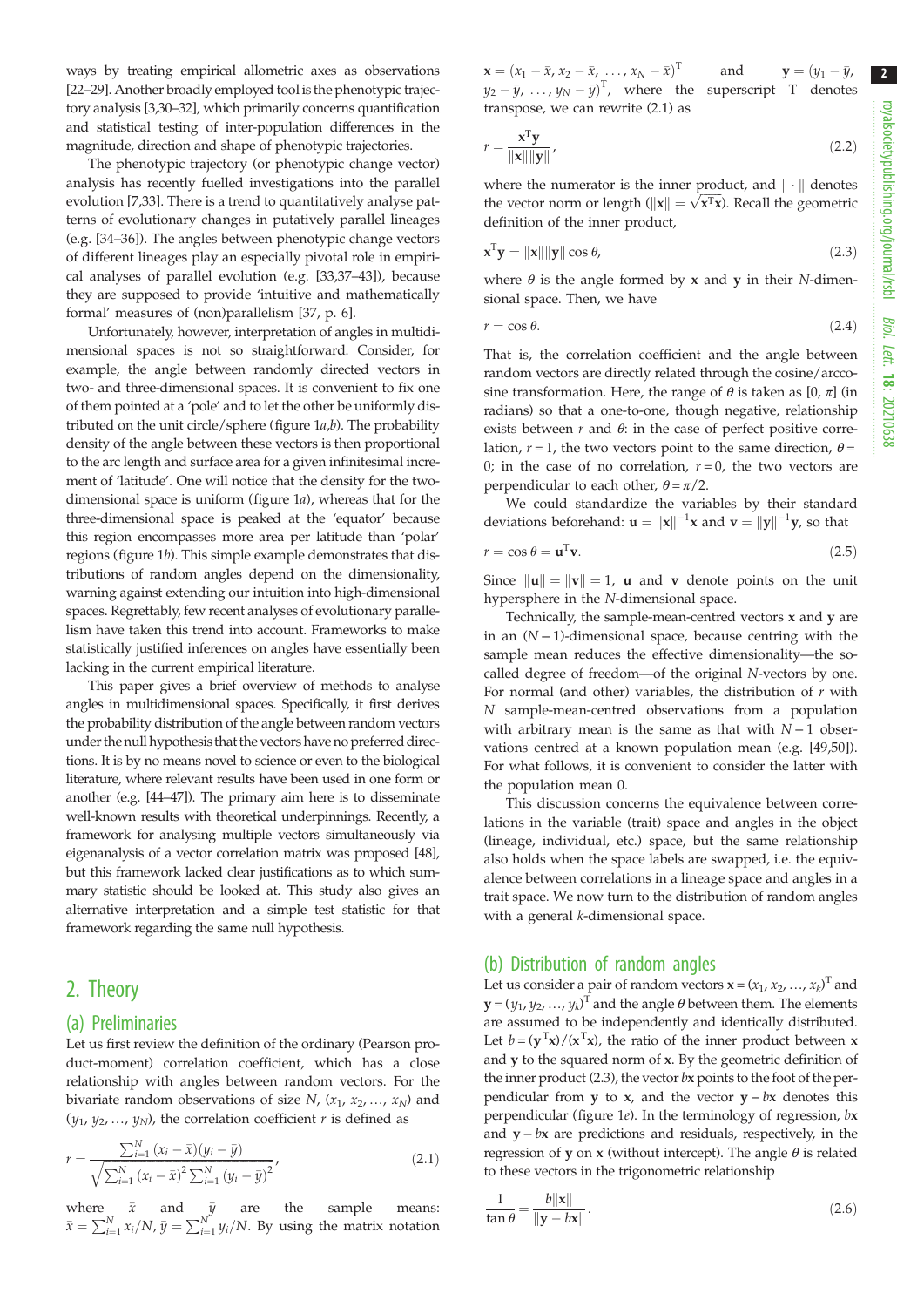<span id="page-2-0"></span>

Figure 1. Distribution of angle in multidimensional spaces. (a,b) Probability density of angle  $\theta$  between two vectors uniformly distributed on two-dimensional circle and three-dimensional sphere, respectively. Lower panels show schematic illustrations of the angle between a 'pole' (the thick arrow pointing the left-hand side) and another vector uniformly distributed on the unit circle/sphere. Upper panels show the corresponding densities. (c) Density of  $\theta$  in general k-dimensional cases (2.9). (d) Density of  $r = cos\theta$  (2.8). (e) Scheme to find probability distribution of random angle in k-dimensional space (only the 1st, 2nd and kth coordinate axes are shown for obvious visual restrictions). See text for details.

The distribution of this quantity is heuristically derived here; see, e.g. [[49](#page-8-0)–[52](#page-8-0)] for formal proofs. Assume that the elements of x and y are normally distributed with mean 0 and variance  $\sigma^2$ , and that these two vectors are independent. The standardized vectors  $\|x\|^{-1}x$  and  $\|y\|^{-1}y$  are uniformly distributed on the unit hypersphere in the k-dimensional space. We can rotate the coordinate axes arbitrarily as far as the distribution of  $\theta$  is concerned; let  $\|\mathbf{x}\|^{-1}\mathbf{x} = (1, 0, \dots, 0)^{\mathrm{T}}$  for simplicity. Then, the distribution of  $||b|| \times || = \mathbf{y}^T(||\mathbf{x}||^{-1}\mathbf{x}) = y_1$  is normal with mean 0 and variance  $\sigma^2$ . Also, that of  $\|\mathbf{y} - b\mathbf{x}\|^2 / \sigma^2 = \sum_{i=2}^k y_i^2 / \sigma^2$  is  $\chi^2$  with  $k-1$ degrees of freedom, and independent of  $b\|\mathbf{x}\|$  (figure 1). Therefore, by the operational definition of the t-distribution namely, the distribution of the ratio of a standard normal variate to the square root of a  $\chi^2$  variate divided by its degrees of freedom, with the two variates independent from each other—the quantity

$$
\frac{b\|\mathbf{x}\|/\sigma}{\sqrt{\|\mathbf{y}-b\mathbf{x}\|^2/\sigma^2(k-1)}} = \frac{\sqrt{k-1}}{\tan\theta} = \sqrt{k-1}\frac{r}{\sqrt{1-r^2}}
$$
(2.7)

has a t-distribution with k −1 degrees of freedom. The probability density (or element) of  $r$  in this case can be derived by transforming that of the t-distribution:

$$
\frac{1}{B(1/2, (k-1)/2)} (1 - r^2)^{(k-3)/2} \, \mathrm{d}r, \quad -1 \le r \le 1,\tag{2.8}
$$

where  $B(a, b)$  is the beta function with the two parameters a and  $b$  (this is just a normalizing constant, whose value need not concern most readers) (figure 1d). Then the density for  $\theta = \arccos r$  is, by noting  $|dr| = |- \sin \theta d\theta|$ ,

$$
\frac{1}{B(1/2, (k-1)/2)} (1 - \cos^2 \theta)^{(k-3)/2} | - \sin \theta d\theta|
$$
  
= 
$$
\frac{1}{B(1/2, (k-1)/2)} \sin^{k-2} \theta d\theta, \quad 0 \le \theta \le \pi.
$$
 (2.9)

This density has a peak at  $\theta = \pi/2$ , which is increasingly pronounced as k increases (figure 1c). Another useful expression can be derived for  $s = r^2$ , by noting  $|dr| = |ds/2\sqrt{s}|$  and duplication of the positive and negative branches for  $r$  in (2.8):

$$
\frac{1}{B(1/2, (k-1)/2)} s^{-1/2} (1-s)^{(k-3)/2} ds, \quad 0 \le s \le 1,
$$
 (2.10)

which is the density of the beta distribution with the parameters 1/2 and  $(k-1)/2$ .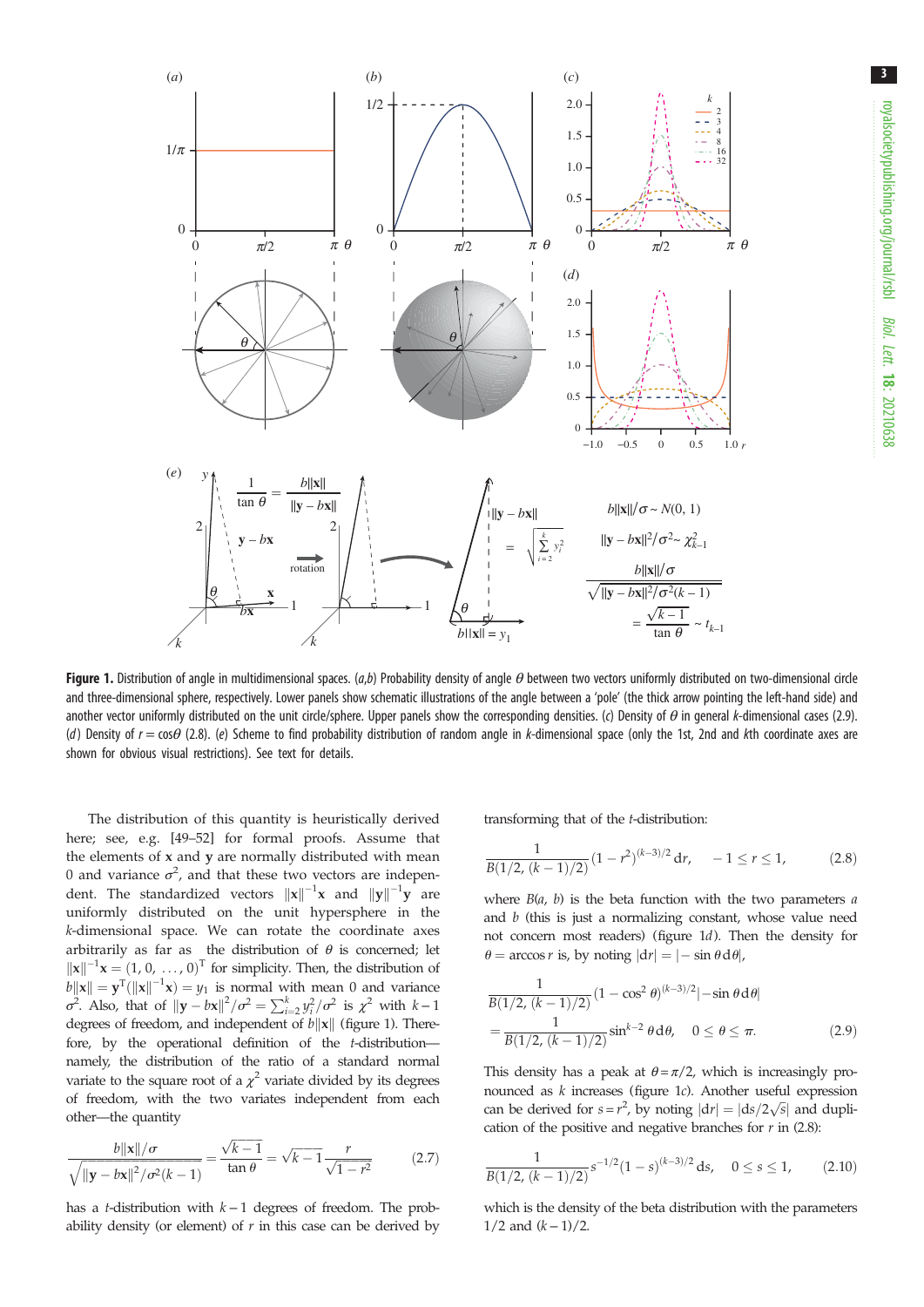The same distribution can be obtained from looser conditions than assumed here. For example, x could be from any distribution as long as it is independent of y that in turn has a spherically contoured distribution [[50,51\]](#page-8-0). Indeed, expressions equivalent to (2.9) and (2.10) can be obtained from purely geometric evaluation of the surface area of a hyperspherical cap [\[44](#page-7-0)[,53](#page-8-0)], which is equivalent to the probability for a random vector uniformly distributed on the hypersphere to fall within the region (see also [\[46](#page-8-0)]). A similar geometric reasoning was in fact involved in Fisher's [[54,55\]](#page-8-0) formal derivation of the t-distribution (see also [[56](#page-8-0), ch. 11]), so, to be strict, the above derivation was partly circular.

These results can be used for testing the null hypothesis that two phenotypic change vectors have no preferred directions (population means being  $(0, ..., 0)^T$ ) and are independent from each other, by inserting the dimensionality of the trait space into  $k$ . In particular, the  $p$ -value for an observed angle can be calculated from the  $t$  statistic (2.7); example functions for the R environment [\[57](#page-8-0)] are provided in the electronic supplementary material. This is equivalent to the ordinary correlation test, where typically  $k = N - 1$  (see above). When the polarities of the vectors are to be ignored (e.g. test for angles between eigenvectors), the beta distribution (2.10) can be used instead. An equivalent test is commonly used for testing differences between allometric axes (e.g. [[45](#page-7-0)]).

#### (c) Pairwise angles and correlations

The above results concern a pair of random vectors, which should suffice when there are only a few lineages to compare. When interest is in analysing a set of many lineages simultaneously (e.g. [\[37](#page-7-0),[40,41\]](#page-7-0)), a convenient procedure is to construct a matrix of pairwise angles or correlations. Let  $x_i$ denote phenotypic change vectors of  $p$  traits from  $n$  lineages  $(i = 1, ..., n)$ , each starting from its respective ancestor, and arrange these in rows of the  $n \times p$  matrix X. This matrix then is standardized so that each row has the length of unity:

$$
\mathbf{Z} = \text{diag}(\|\mathbf{x}_i\|^{-1})\mathbf{X},\tag{2.11}
$$

where diag( $\cdot$ ) denotes an  $n \times n$  diagonal matrix with the designated ith diagonal elements. Then we consider the following  $n \times n$  inter-lineage correlation matrix

$$
C = ZZT. \t(2.12)
$$

By construction,  $C$  is symmetric and its  $(i, j)$ th elements are the vector correlations between the ith and jth vectors (2.5), with the diagonal elements being 1. The rows need not be centred, and thus retain the full effective dimensionality of  $p$ , unless the traits themselves are linearly dependent (as is the case for shape variables; see below). Taking elementwise arccosines of C yields a matrix of pairwise angles. For the sake of discussion, let  $\Gamma$  be the population (true) correlation matrix corresponding to C.

It might be tempting to make statistical inferences by treating pairwise angles or correlations in these matrices as a sample: e.g. calculating mean and standard deviation from pairwise angles and conducting a test of locations, e.g. t-test, Wilcoxon rank-sum test. However, such inferences should be, if at all, made with caution, because pairwise angles and correlations are generally not independent from one another. Ordinary statistical tests assume the observations to be independent (or at least uncorrelated), and violation of this assumption leads to suboptimal

performance, e.g. inflated type I error rates. Off-diagonal elements of C have non-zero covariances unless  $\Gamma = I_{n}$ , where  $I_n$  is the  $n \times n$  identity matrix [[58,59](#page-8-0)]. Similar should be the case for pairwise angles. Therefore, it is inadvisable to conduct tests for pairwise angles in this way, unless, perhaps, the covariances are appropriately taken into account (methods for which are available for correlations; [\[60](#page-8-0),[61\]](#page-8-0)). Although a sensible Monte Carlo design could be constructed to accommodate the covariances, it is rather questionable whether tests on mean pairwise angles are of much practical use beyond testing the null hypothesis  $\Gamma = I_n$ . There are more straightforward ways to test this null hypothesis (below), and other cases hardly translate into particular values of mean pairwise angles.

### (d) Eigenanalysis and one-step test for multiple vectors De Lisle & Bolnick [\[48](#page-8-0)] proposed to use eigenanalysis of the inter-lineage correlation matrix C to detect concentration of phenotypic change vectors in a trait space. That is, to consider spectral decomposition (or eigendecomposition) of C:

$$
C = ULUT, \t(2.13)
$$

where **U** is an  $n \times n$  matrix of eigenvectors, and  $\mathbf{L} = \text{diag}(l_i)$  is an  $n \times n$  diagonal matrix of eigenvalues. Their motivation was to quantify the magnitude of parallelism and effective dimensionality of parallel trajectories in the trait space by analysing eigenvalues of C, which represent variances along the corresponding PCs. For those purposes, however, it is more straightforward to consider the  $p \times p$  inter-trait cross-product matrix A and its eigendecomposition instead:

 $A = Z^{T}Z = VKV^{T}$ , (2.14)

where **V** is a  $p \times p$  matrix of eigenvectors, and  $\mathbf{K} = \text{diag}(k_i)$ is a  $p \times p$  diagonal matrix of eigenvalues. The non-zero eigenvalues of C and A are in fact identical (electronic supplementary material, appendix A). C provides a quick means to surmise closeness between phenotypic change vectors, as well as a useful test described below. However, concerning variation in the trait space, V and K are more interpretable than U and L because the former pair pertains to the p-dimensional trait space whereas the latter pertains to the n-dimensional lineage space (electronic suupplementary material, appendix A). The rest of this section addresses quantification and test of the magnitude of parallelism—the first objective of the eigenanalysis as originally proposed [[48\]](#page-8-0). Brief comments on the second objective determination of dimensionality of parallel trajectories—are given in appendix A.

One complexity in dealing with eigenvalues of these matrices is the presence of sampling error and bias, which render sample eigenvalues inaccurate estimators of the corresponding population eigenvalues (e.g. [[62,63](#page-8-0)]). Regarding the null hypothesis test of no parallelism, it has been suggested to compare eigenvalues of C with Monte Carlo distributions of eigenvalues of matrices drawn from a Wishart distribution [[48\]](#page-8-0). To be clear, that distribution pertains to unscaled cross-product matrices, so the generated random matrices should be scaled as correlation matrices (this scaling was not clearly mentioned in DeLisle & Bolnick's descriptions, although was involved in their computer codes). Although this procedure is potentially valid, it has not been clearly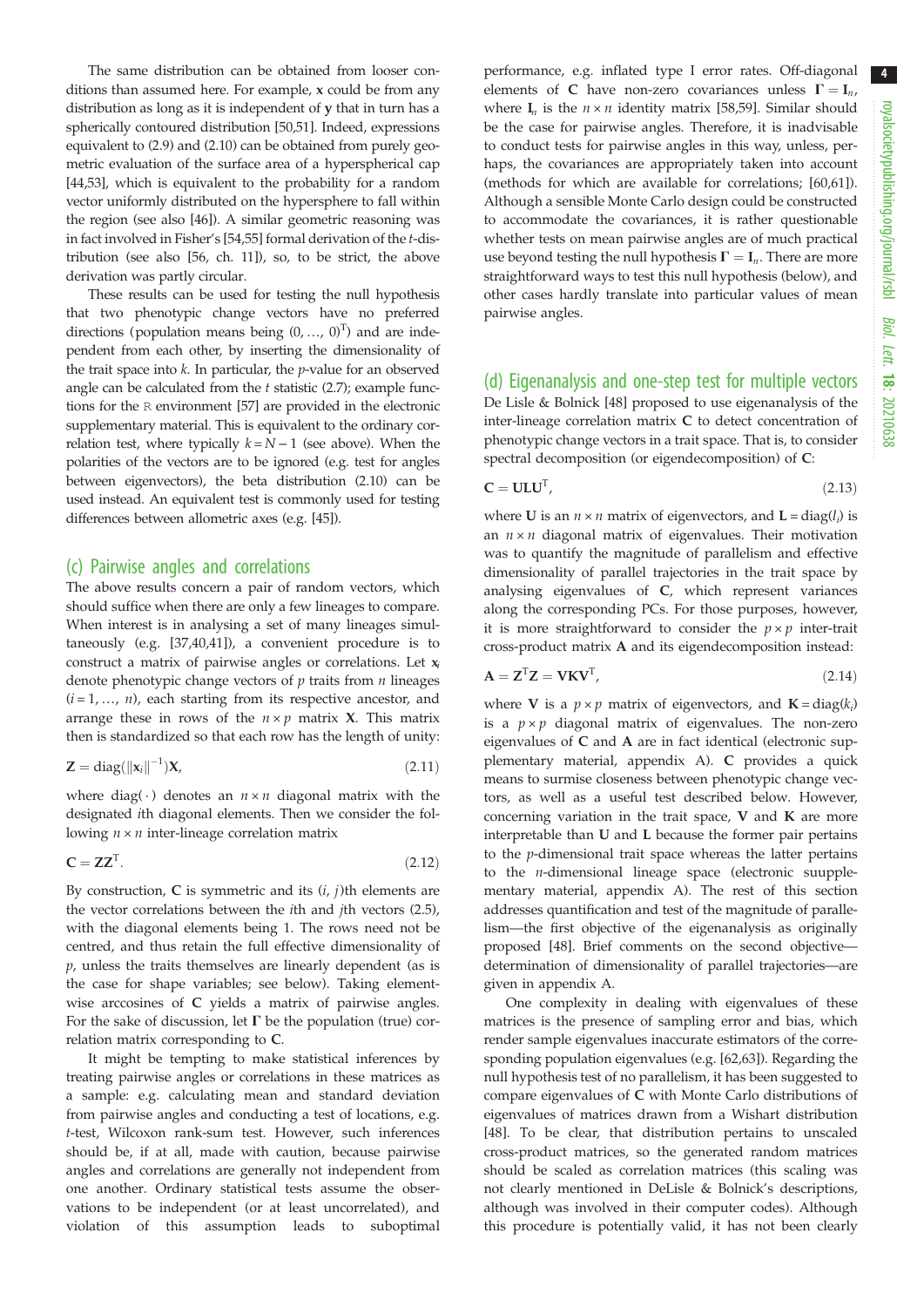indicated which test statistic should be looked at in testing this null hypothesis.

Here, it is proposed that dispersion of eigenvalues in these matrices, or equivalently sum of squared correlation coefficients from C, can be an appropriate test statistic. Eigenvalue dispersion has been used to quantify covariation between traits [\[64](#page-8-0)–[67\]](#page-8-0), and its sampling properties are relatively well known [[68\]](#page-8-0). Intuitively, if phenotypic change vectors are uniformly distributed in the trait space, eigenvalues of A (or C) exhibit low dispersion. If the vectors are concentrated in a single or a few directions, then the eigenvalues are highly dispersed.

In particular, it is possible to show the following equality regarding dispersions of eigenvalues of  $C$  and  $A$  (denoted  $l_i$ and  $k_i$ , respectively) and sum of squared correlations (see appendix A):

$$
\sum_{i=1}^{n} (l_i - \bar{l})^2 = \sum_{i=1}^{p} (k_i - \bar{k})^2 + \frac{n^2}{p} - n = 2 \sum_{i < j}^{n} r_{ij}^2,\tag{2.15}
$$

where  $\overline{l}$  and  $\overline{k}$  are the averages of eigenvalues, and  $r_{ij}$  are the  $(i, j)$ th elements of C. Under the null hypothesis that all vectors are independently directed from one another without preferred directions, the population (true) correlation coefficients are zero, or  $\Gamma = I_n$ . For *n* lineages, we take it as if *p* traits are observations. Under the multivariate normality of the elements of **X**, each of  $r_{ii}^2$  is distributed as Beta[1/2,  $(p-1)/2$ ] (2.10) and hence has the mean  $1/p$  and variance  $2(p-1)/p^2(p+2)$ . Furthermore, it is possible to show that  $r_{ii}^2$ 's are uncorrelated with one another under the null hypothesis [[68,69](#page-8-0)]. Therefore, the expectation and variance of the sum of squared correlations are:

$$
E\left(\sum_{i\n(2.16)
$$

From these moments, Schott [[69\]](#page-8-0) proposed the following high-dimensional asymptotic test for the hypothesis  $\Gamma = I_n$ . Under the condition  $n \to \infty$ ,  $p \to \infty$ , and  $n/p \to \gamma \in (0, \infty)$ , the distribution of  $\sum_{i < j}^{n} r_{ij}^2 - n(n-1)/2p$  converges to the normal distribution with mean 0 and variance  $\lim(\text{Var}(\sum_{i \leq j}^{n} r_{ij}^2)) = \gamma^2$ . (Note that this condition is just a modest generalization from the ordinary large-sample asymptotic condition,  $n \to \infty$  and  $p/n \to 0$ , which is equally unrealistic.) Empirical values of  $\sum_{i < j}^{n} r_{ij}^2$  can be compared with the normal distribution with the above mean and variance (2.16), and a large deviation can be seen as evidence against the null hypothesis, suggesting concentration of vectors. Schott [\[69](#page-8-0)] showed by simulations that this test has a reasonable type I error rate (although slightly too liberal when  $p$  or  $n$  is small, e.g. less than 16, in which case Monte Carlo simulations can be used) and a power usually superior to that of the conventional likelihood-ratio test.

A caveat on this procedure is that the test statistic does not convey information on the signs of correlation coefficients. Therefore, this test does not distinguish unimodal and antipodal concentration patterns (neither do tests entirely based on eigenvalues). It is strongly recommended to inspect C or PC scores to surmise what type of deviation from the null is present (see below). If the detection of parallel signal is of specific interest, it is probably more adequate to use the

Rayleigh test from the directional statistics (electronic supplementary material, appendix B).

## 3. Recommendations

Although the statistical toolkits described above enable tests of particular null hypotheses, it is strongly recommended to conduct exploratory analyses before those tests are applied, in order to surmise overall patterns in the data. A common option is to visualize metric relationships between ancestral and descendant states via an ordination method like principal component analysis (PCA). Complementary to this approach is to make ordination of phenotypic change vectors, as is done for allometric axes [[12,13\]](#page-7-0). The latter can be obtained from the eigenanalysis of A (2.14). It would also be useful to visualize relationships between ordination axes and traits via biplot, or to explore potential structures with clustering approaches (see electronic supplementary material, appendix C).

The Schott and Rayleigh tests share the same null hypothesis that the directional vectors are uniformly distributed, but have different alternative hypotheses. The Rayleigh test is powerful in detecting unimodal concentration of the vectors, but will be senseless if the vectors show antipodal or girdlelike distributions. The Schott test can detect these forms of deviation from uniformity, but does not distinguish antipodal and unimodal patterns by itself. Choice between these different tests should be made according to their properties and biological/statistical hypotheses of interest.

## 4. Example analysis

Stuart et al.'s [[37\]](#page-7-0) dataset of lake–stream divergence in the threespine stickleback (Gasterosteus aculeatus) is re-analysed here for demonstration. The original data were preprocessed as described in electronic supplementary material, appendix D. The resultant dataset consists of 13 phenotypic change vectors in 80 nominal morphological traits: 41 linear measurements, 38 Procrustes-aligned shape coordinates and one centroid size (from two-dimensional geometric morphometric analysis of 19 full landmarks). The effective dimensionality of the vectors is  $80 - 4 = 76$ , as 4 degrees of freedom are lost by Procrustes alignment (assuming that the configurations were projected onto the tangent space).

The resultant 78 pairwise angles ranged from 0.49 to 2.62 (28.0° − 149.9°). Compared with the null distribution of angles in the 76-dimensional space (2.9), 38 and 29 out of these were closer to parallel and antiparallel, respectively, than expected from random directions by chance alone (two-sided test at  $\alpha$  = 0.05; no error rate control is deemed necessary for this demonstrative analysis; [figure 2](#page-5-0)a). The mean angle of 1.50 (86.0°) was closer to parallel than expected for a mean of 78 random angles ( $p < 1 \times 10^{-5}$  based on a Monte Carlo simulation with  $10^5$  iterations; [figure 2](#page-5-0)b). This interpretation is in stark contrast with that of Stuart et al. [[37\]](#page-7-0), who regarded their mean of 81.1° with 84 traits as 'nearly orthogonal'. Note, however, that this test is for illustrative purposes only, as the mean pairwise angle lacks a clear interpretability (see above).

Ordination from PCA of the standardized phenotypic change vectors  $Z$  is shown in figure  $2c-f$  (see electronic supplementary material, appendix C for details). The vectors of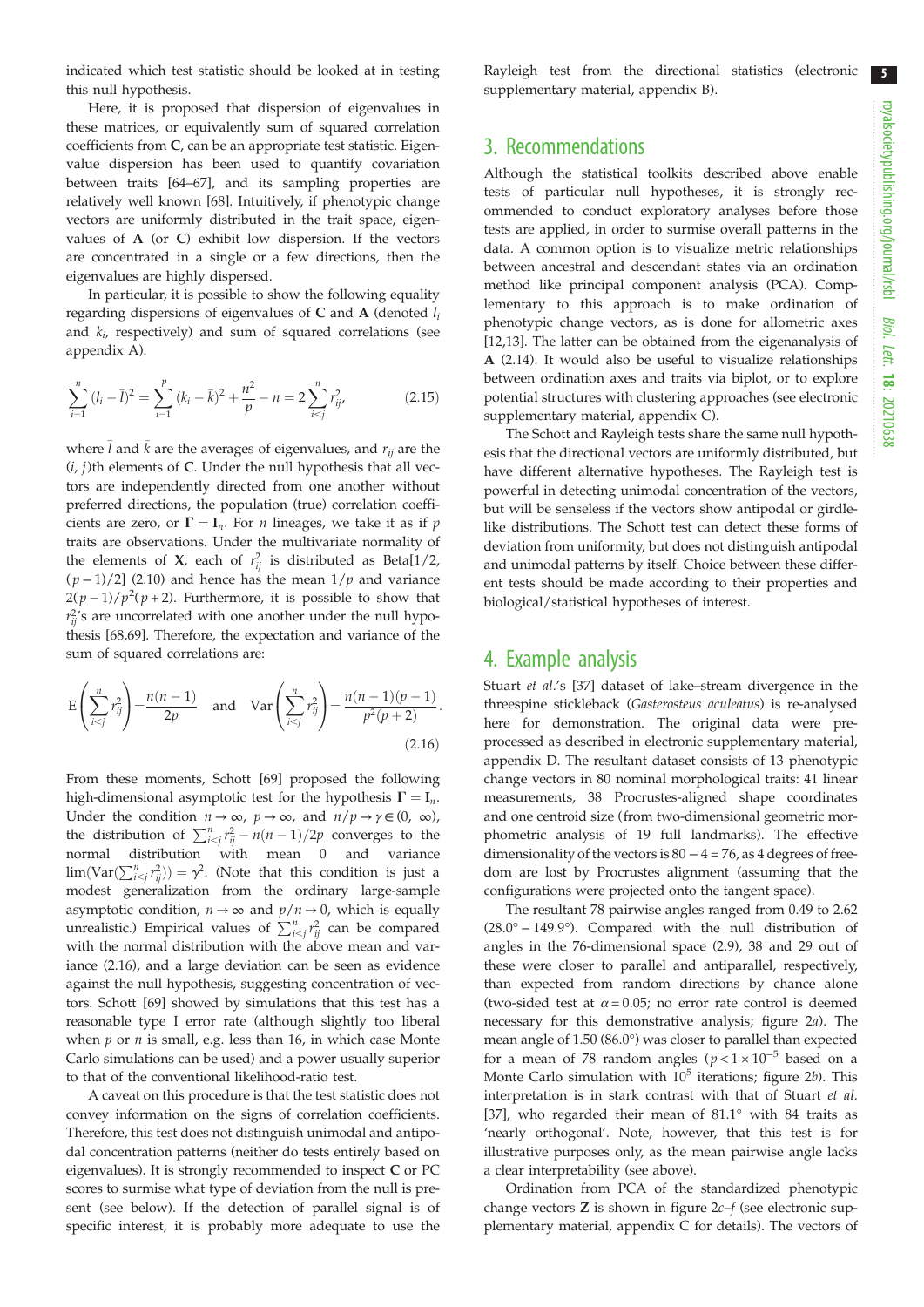<span id="page-5-0"></span>

Figure 2. Re-analysis of Stuart et al.'s [[37](#page-7-0)] dataset. (a) Histogram of 78 pairwise angles between the phenotypic change vectors in 13 lineages of Gasterosteus aculeatus, compared with a scaled density of random angles for  $p = 76$  (2.9). Regions outside the 2.5 and 97.5 percentiles of the density are shown with solid orange fills. (b) Mean of the 78 pairwise angles (blue arrow) compared with the null distribution (histogram) based on 100 000 Monte Carlo simulation runs.  $(c-f)$  PC plots of phenotypic change vectors with different visualizations. (c) PCA biplot showing scores ( points) and coefficients (arrows) of PC1 and PC2. The scaling parameter  $\alpha$  was set to 1 (see electronic supplementary material, appendix C). Blue arrows denote shape coordinates, which cannot be interpreted individually, whereas orange ones denote the other traits, some of which are labelled. The inner axis labels are for coefficients, whereas the outer ones are for scores. (d) Pairwise angles shown with colour-scaled segments. (e) Clouds of bootstrap replicates and approximate 95% confidence ellipses. Ellipses are based on 5000 replicates of PC scores, but only 1000 replicates are shown for visual clarity.  $(f)$  Grouping with k-means clustering shown with colours and convex hulls. This grouping gave the smallest within-group sum of squares for (arbitrarily chosen value of)  $k = 5$ . Squares denote group centroids. Acronyms for watersheds are as in [[37](#page-7-0)].

some lineages appear closely clustered with one another, but distribution of PC scores across the origin indicates that not all lineages had similar divergence (figure 2d). Non-parametric bootstrapping suggests that differences between vectors are mostly larger than what would be expected from sampling error alone except in most similar pairs (figure 2e). Nevertheless, the magnitude of sampling error appears heterogeneous among lineages, cautioning against face-value interpretation of differences; for example, sampling error in direction is evidently large for the Moore watershed, and this seems largely owing to small trajectory length. Potential clustering was explored with k-means clustering with varying numbers of clusters, and the result for  $k = 5$  is shown as an example (figure 2f). PCA biplot shows that major components of variation among trajectories are to some extent characterized by variation in standard length and other traits highly correlated with it, along with several others (figure 2c). Overall, these exploratory analyses suggest the presence of multiple preferred directions of phenotypic change vectors.

In order to show deviation from the uniformity, the Schott test was applied to this dataset. The sum of the 78 squared correlations was 24.25, whereas the null expectation and standard deviation (from (2.16) with  $n = 13$  and  $p = 76$ ) were 1.03 and 0.16, respectively, indicating a statistically significant deviation from the null hypothesis of uniformity ( $Z = 144.08; p < 1 \times 10^{-10}$ ). This test and examinations of pairwise angles and PC scores altogether indicate that the phenotypic change vectors most likely have preferred directions in the trait space, and that some of the vectors are significantly more (dis)similar to one another than expected from uniform distribution by chance. This insight is in contrast to the original account [[37\]](#page-7-0), and is partly in line with the reanalysis in [[48\]](#page-8-0), reinforced with more rigorous statistics. These results provide objective justifications to explore potential biological causes of the perceived patterns. In particular, the presence of multiple clusters may potentially reflect differing evolvability or selection regimes among recognized clusters. Such possibilities would deserve a more inclusive approach as was originally undertaken by Stuart et al. [[37\]](#page-7-0), with the aid of the present methodology.

## 5. Discussion

Angles have been commonly used in quantitative analyses of parallel evolution, but their properties in multidimensional spaces have not attained due attention. As clarified by the above analysis, angles between randomly directed vectors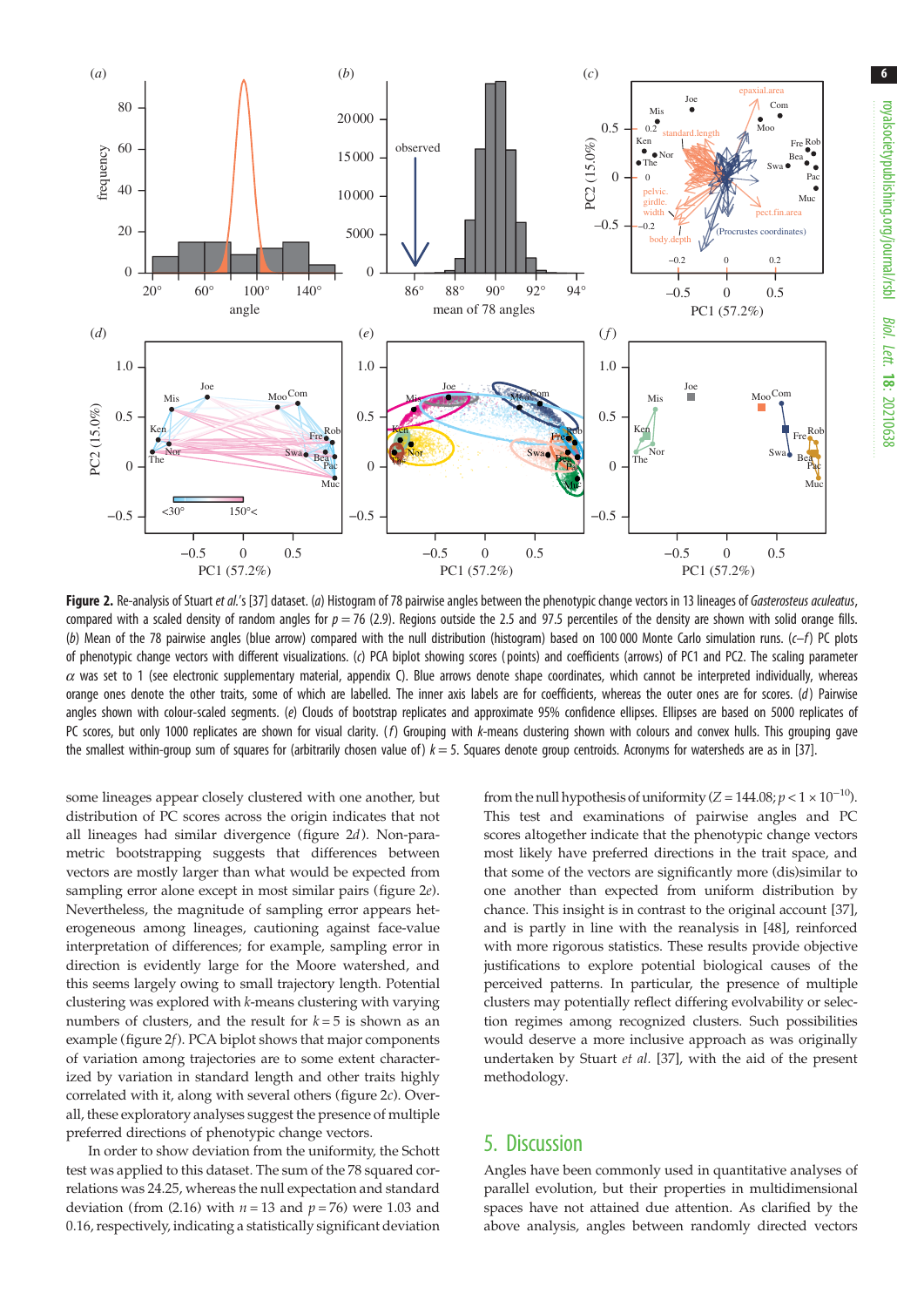<span id="page-6-0"></span>are peaked around the right angle in multidimensional spaces ((2.9); figure [1\)](#page-2-0). It is therefore inadvisable to interpret angles at face value, e.g. angles closer to 90° than 0° regarded as evidence against parallel evolution on their own [[33,37](#page-7-0)]. In addition, the dependency of the peakedness on dimensionality ((2.9); [figure 1](#page-2-0)c) renders angles incomparable across different dimensions. Thus, direct comparison of angles or pooled meta-analysis across varying dimensionalities [[33,38,](#page-7-0)[70](#page-8-0)] will be tenuous, unless dimensionality is sensibly taken into account. A potentially useful standardization in this respect is  $\sqrt{k-2}(\pi/2-\theta)$ , whose distribution under the null condition (2.9) converges to the standard normal distribution as  $k \to \infty$  [[52](#page-8-0)]; when k is sufficiently large, this quantity could be used as an effect size against the null distribution.

This review has concentrated on the null hypothesis that vectors are independent and have no preferred directions, which is just one of many hypotheses of potential biological interest [\[7](#page-7-0)[,48](#page-8-0)]. This is not to claim superior biological importance of this hypothesis over another, but rather to present it as a baseline for analysing multidimensional vectors. At the other extreme, the hypothesis of completely parallel vectors could be tested, if interest is in detecting deviation from parallelism [\[7\]](#page-7-0). It is, however, more difficult to define a unified procedure for testing this null hypothesis than it may seem. It should in principle be possible to extend the present parametric framework into any arbitrary population values of correlation (although the distributions are substantially more complex). However, a practical test procedure will need to incorporate sampling error, whose nature and magnitude would largely depend on individual study systems. This is partly because complete correlation in the population eliminates any room for sampling variation, thereby trivially yielding sample correlation coefficient exactly 1 or −1 with probability 1. (On the other hand, tests against no preferred directions described above are not seriously affected by sampling error, with which the uniform distribution on the hypersphere typically remains unaffected under the null hypothesis [\[71\]](#page-8-0).) A more realistic option will be to adopt one of the resampling-based approaches [[3](#page-7-0),[20](#page-7-0),[32](#page-7-0),[72](#page-8-0)], as is done in the phenotypic trajectory analysis. However, it should be remembered that a resamplingbased test, although being nominally non-parametric, is usually not free from the assumption that the populations share the same form of distribution, potentially differing only in the quantity of interest [[73,74](#page-8-0)]. Between-group heteroscedasticity, whose presence was also suggested in the present re-analysis [\( figure 2](#page-5-0)e), can possibly undermine adequacy of tests of this type. Robustness of resamplingbased tests against such cases needs to be critically assessed.

Apart from hypothesis testing, exploratory methods could be more commonly used in the analysis of parallelism. It should be straightforward to apply concepts and techniques originally devised for the analysis of allometric space to phenotypic change vectors. Examples include quantification of allometric disparity [[14,24\]](#page-7-0), test for shared trajectories in subspaces [[75](#page-8-0)–[77](#page-8-0)], and simultaneous visualization with phylogeny [[15\]](#page-7-0). Although not fully discussed here, clustering approaches may also be useful in detecting patterns in multiple phenotypic change vectors [\(figure 2](#page-5-0)f; electronic supplementary material, appendix C).

It may be worth emphasizing that all statistical techniques described here fundamentally pertain to patterns of observed data rather than biological causalities. It is widely recognized that parallel and convergent evolutionary patterns (or lack thereof) can arise from a number of disparate causes [[7,9](#page-7-0)[,78](#page-8-0)]. Associating statistical techniques to any of such possibilities is restrained here, as it can lead to conflation between patterns and causalities and/or biased interpretation of statistical results [2]. It should be remembered that inferences for biological causality typically require more inclusive approaches than analysis of evolutionary patterns alone [[79,80](#page-8-0)].

A paramount assumption in almost any geometric analysis of trajectories in a trait space [2,[3](#page-7-0),[7](#page-7-0)] is that vectors can be meaningfully compared across different regions of the trait space. For angles to be meaningful, the space needs to be Euclidean [\[81,82](#page-8-0)]. This is, for example, when all traits are measured in the same unit. If traits are in different units (e.g. linear measurements and mass), the magnitude of measured angles can vary depending on the arbitrary choice of units. Log-transformation or standardization by mean or standard deviation would make traits nominally dimensionless, but it is generally an open question whether they ensure interpretability of vectors and angles.

The concentration of random angles around the right angle is just one of the potentially counterintuitive properties of high-dimensional spaces. Other superficially well-known concepts, such as volumes, Euclidean distances, and shapes of cubes and hyperspheres, also show peculiar behaviours in high-dimensional spaces [[83](#page-8-0),[84](#page-8-0)]. Biological interpretations of evolutionary trajectories in high-dimensional trait spaces should be underpinned by proper understanding of the relevant geometry and statistics. In this regard, the literature of directional statistics (e.g. [[71](#page-8-0),[85](#page-8-0),[86\]](#page-8-0)) may potentially provide useful directions for future methodological developments.

Competing interests. I declare I have no competing interests.

## **References**

1. Stayton CT. 2008 Is convergence surprising? An examination of the frequency of convergence in simulated datasets. J. Theor. Biol. 252, 1-14. [\(doi:10.1016/j.jtbi.2008.01.008\)](https://doi.org/10.1016/j.jtbi.2008.01.008)

2. Stayton CT. 2015 The definition, recognition, and interpretation of convergent evolution, and two

Data accessibility. This paper does not present any new data, but involves a re-analysis of a published dataset [\[37](#page-7-0)]. The data were retrieved from [http://web.corral.tacc.utexas.edu/Stuart\\_2017\\_Nat](http://web.corral.tacc.utexas.edu/Stuart_2017_NatureEE_Data_Code/)[ureEE\\_Data\\_Code/](http://web.corral.tacc.utexas.edu/Stuart_2017_NatureEE_Data_Code/) on 17 August 2021. Codes to reproduce the re-analysis are provided as electronic supplementary material.

Funding. This work was supported by Newton International Fellowships from the Royal Society (NIF/R1/180520) and Overseas Research Fellowships from the Japan Society for the Promotion of Science (202160529).

Acknowledgements. The author would like to thank Yoel E. Stuart for kindly permitting partial reuse and redistribution of codes for reanalysis.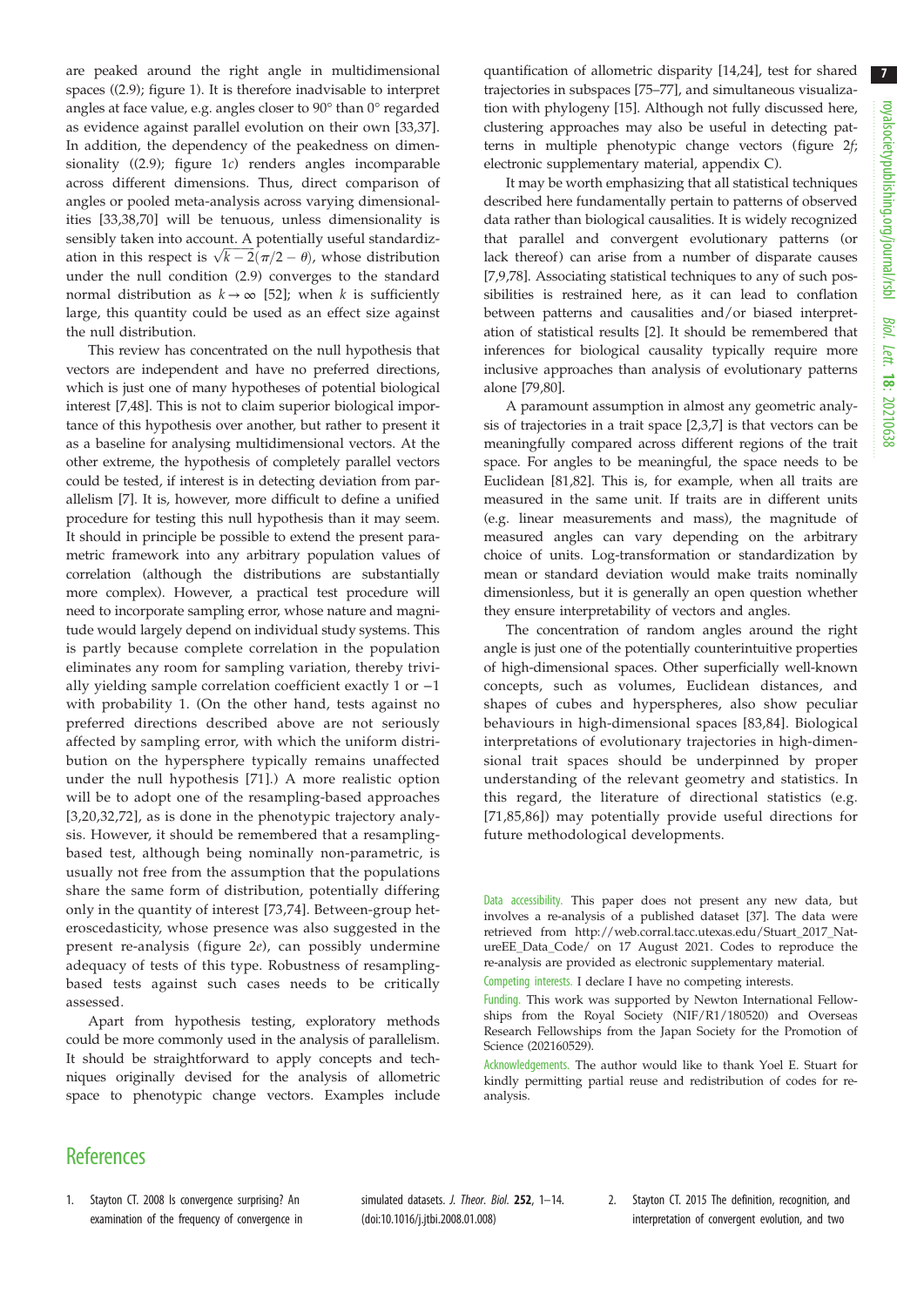royalsocietypublishing.org/journal/rsbl royalsocietypublishing.org/journal/rsbl Biol. Lett. 18: 20210638

8

<span id="page-7-0"></span>new measures for quantifying and assessing the significance of convergence. Evolution 69, 2140–2153. [\(doi:10.1111/evo.12729](http://dx.doi.org/10.1111/evo.12729))

- 3. Adams DC, Collyer ML. 2009 A general framework for the analysis of phenotypic trajectories in evolutionary studies. Evolution 63, 1143–1154. [\(doi:10.1111/j.1558-5646.2009.00649.x](http://dx.doi.org/10.1111/j.1558-5646.2009.00649.x))
- 4. Adams DC, Collyer ML. 2019 Phylogenetic comparative methods and the evolution of multivariate phenotypes. Annu. Rev. Ecol. Evol. Syst. 50, 405-425. [\(doi:10.1146/annurev-ecolsys-110218-024555\)](http://dx.doi.org/10.1146/annurev-ecolsys-110218-024555)
- 5. Arbuckle K, Bennett CM, Speed MP. 2014 A simple measure of the strength of convergent evolution. Methods Ecol. Evol. 5, 685–693. ([doi:10.1111/2041-](http://dx.doi.org/10.1111/2041-210X.12195) [210X.12195](http://dx.doi.org/10.1111/2041-210X.12195))
- 6. Speed MP, Arbuckle K. 2017 Quantification provides a conceptual basis for convergent evolution. Biol. Rev. 92, 815–829. [\(doi:10.1111/brv.12257\)](http://dx.doi.org/10.1111/brv.12257)
- 7. Bolnick DI, Barrett RDH, Oke KB, Rennison DJ, Stuart YE. 2018 (Non)parallel evolution. Annu. Rev. Ecol. Evol. Syst. 49, 303–330. [\(doi:10.1146/annurev](http://dx.doi.org/10.1146/annurev-ecolsys-110617-062240)[ecolsys-110617-062240](http://dx.doi.org/10.1146/annurev-ecolsys-110617-062240))
- 8. Stayton CT. 2006 Testing hypotheses of convergence with multivariate data: morphological and functional convergence among herbivorous lizards. Evolution 60, 824–841. ([doi:10.1111/j.0014-3820.](http://dx.doi.org/10.1111/j.0014-3820.2006.tb01160.x) [2006.tb01160.x\)](http://dx.doi.org/10.1111/j.0014-3820.2006.tb01160.x)
- 9. Agrawal AA. 2017 Toward a predictive framework for convergent evolution: integrating natural history, genetic mechanisms, and consequences for the diversity of life. Am. Nat. 190, S1-S12. ([doi:10.](http://dx.doi.org/10.1086/692111) [1086/692111](http://dx.doi.org/10.1086/692111))
- 10. Blount ZD, Lenski RE, Losos JB. 2018 Contingency and determinism in evolution: replaying life's tape. Science 362, eaam5979. ([doi:10.1126/science.](http://dx.doi.org/10.1126/science.aam5979) [aam5979\)](http://dx.doi.org/10.1126/science.aam5979)
- 11. Rincon-Sandoval M et al. 2020 Evolutionary determinism and convergence associated with water-column transitions in marine fishes. Proc. Natl Acad. Sci. USA 117, 33 396–33 403. ([doi:\(doi:10.](http://dx.doi.org/(doi:10.1073/pnas.2006511117) [1073/pnas.2006511117\)](http://dx.doi.org/(doi:10.1073/pnas.2006511117))
- 12. Solignac M, Cariou ML, Wimitzky M. 1990 Variability, specificity and evolution of growth gradients in the species complex Jaera albifrons (Isopoda, Asellota). Crustaceana 59, 121–145. [\(doi:10.1163/156854090X00615\)](http://dx.doi.org/10.1163/156854090X00615)
- 13. Klingenberg CP, Froese R. 1991 A multivariate comparison of allometric growth patterns. Syst. Zool. 40, 410–419. ([doi:10.1093/sysbio/40.4.410\)](http://dx.doi.org/10.1093/sysbio/40.4.410)
- 14. Gerber S, Eble GJ, Neige P. 2008 Allometric space and allometric disparity: a developmental perspective in the macroevolutionary analysis of morphological disparity. Evolution 62, 1450–1457. [\(doi:10.1111/j.1558-5646.2008.00370.x](http://dx.doi.org/10.1111/j.1558-5646.2008.00370.x))
- 15. Baliga VB, Mehta RS. 2018 Phylo-allometric analyses showcase the interplay between lifehistory patterns and phenotypic convergence in cleaner wrasses. Am. Nat. 191, E129–E143. ([doi:10.](http://dx.doi.org/10.1086/697047) [1086/697047](http://dx.doi.org/10.1086/697047))
- 16. Strelin MM, Benitez-Vieyra S, Fornoni J, Klingenberg CP, Cocucci A. 2018 The evolution of floral ontogenetic allometry in the Andean genus

Caiophora (Loasaceae, subfam. Loasoideae). Evol. Dev. 20, 29–39. ([doi:10.1111/ede.12246\)](http://dx.doi.org/10.1111/ede.12246)

- 17. Jolicoeur P. 1963 The multivariate generalization of the allometry equation. Biometrics 19, 497–499. [\(doi:10.2307/2527939](http://dx.doi.org/10.2307/2527939))
- 18. Jolicoeur P. 1963 The degree of generality of robustness in Martes americana. Growth 27, 1–27.
- 19. Shea BT. 1985 Bivariate and multivariate growth allometry: statistical and biological considerations. J. Zool. A 206, 367–390. ([doi:10.1111/j.1469-7998.](http://dx.doi.org/10.1111/j.1469-7998.1985.tb05665.x) [1985.tb05665.x](http://dx.doi.org/10.1111/j.1469-7998.1985.tb05665.x))
- 20. Klingenberg CP. 1996 Multivariate allometry. In Advances in morphometrics (ed. LF Marcus), pp. 23–49. New York, NY: Plenum Press.
- 21. Klingenberg CP. 2016 Size, shape, and form: concepts of allometry in geometric morphometrics. Dev. Genes Evol. 226, 113–137. [\(doi:10.1007/](http://dx.doi.org/10.1007/s00427-016-0539-2) [s00427-016-0539-2\)](http://dx.doi.org/10.1007/s00427-016-0539-2)
- 22. Zelditch ML, Sheets HD, Fink WL. 2003 The ontogenetic dynamics of shape disparity. Paleobiology 29, 139-156. ([doi:10.1666/0094-](http://dx.doi.org/10.1666/0094-8373(2003)029%3C0139:TODOSD%3E2.0.CO;2) [8373\(2003\)029<0139:TODOSD>2.0.CO;2](http://dx.doi.org/10.1666/0094-8373(2003)029%3C0139:TODOSD%3E2.0.CO;2))
- 23. Zelditch ML, Calamari ZT, Swiderski DL. 2016 Disparate postnatal ontogenies do not add to the shape disparity of infants. Evol. Biol. 43, 188-207. [\(doi:10.1007/s11692-016-9370-y](http://dx.doi.org/10.1007/s11692-016-9370-y))
- 24. Urošević A, Ljubisavljević K, Ivanović A. 2013 Patterns of cranial ontogeny in lacertid lizards: morphological and allometric disparity. J. Evol. Biol. 26, 399–415. ([doi:10.1111/jeb.12059](http://dx.doi.org/10.1111/jeb.12059))
- 25. Wilson LAB. 2013 Allometric disparity in rodent evolution. Ecol. Evol. 3, 971–984. [\(doi:10.1002/ece3.](http://dx.doi.org/10.1002/ece3.521) [521](http://dx.doi.org/10.1002/ece3.521))
- 26. Wilson LAB. 2018 The evolution of ontogenetic allometric trajectories in mammalian domestication. Evolution 72, 867–877. [\(doi:10.1111/evo.13464](http://dx.doi.org/10.1111/evo.13464))
- 27. Rohner PT. 2020 Evolution of multivariate wing allometry in schizophoran flies (Diptera: Schizophora). J. Evol. Biol. 33, 831–841. ([doi:10.](http://dx.doi.org/10.1111/jeb.13613) [1111/jeb.13613\)](http://dx.doi.org/10.1111/jeb.13613)
- 28. Pérez-Ben CM, Báez AM, Schoch RR. 2020 Morphological evolution of the skull roof in temnospondyl amphibians mirrors conservative ontogenetic patterns. Zool. J. Linn. Soc. 188. 163–179. ([doi:10.1093/zoolinnean/zlz068\)](http://dx.doi.org/10.1093/zoolinnean/zlz068)
- 29. Feiner N, Jackson ISC, Van der Cruyssen E, Uller T. 2021 A highly conserved ontogenetic limb allometry and its evolutionary significance in the adaptive radiation of Anolis lizards. Proc. R. Soc. B 288, 20210226. ([doi:10.1098/rspb.2021.0226](http://dx.doi.org/10.1098/rspb.2021.0226))
- 30. Adams DC, Collyer ML. 2007 Analysis of character divergence along environmental gradients and other covariates. Evolution 61, 510-515. [\(doi:10.](http://dx.doi.org/10.1111/j.1558-5646.2007.00063.x) [1111/j.1558-5646.2007.00063.x](http://dx.doi.org/10.1111/j.1558-5646.2007.00063.x))
- 31. Collyer ML, Adams DC. 2007 Analysis of two-state multivariate phenotypic change in ecological studies. Ecology 88, 683–692. ([doi:10.1890/06-](http://dx.doi.org/10.1890/06-0727) [0727](http://dx.doi.org/10.1890/06-0727))
- 32. Collyer ML, Adams DC. 2013 Phenotypic trajectory analysis: comparison of shape change patterns in evolution and ecology. Hystrix 24, 75–83. [\(doi:10.](http://dx.doi.org/10.4404/hystrix-24.1-6298) [4404/hystrix-24.1-6298\)](http://dx.doi.org/10.4404/hystrix-24.1-6298)
- 33. Oke KB, Rolshausen G, LeBlond C, Hendry AP. 2017 How parallel is parallel evolution? A comparative analysis in fishes. Am. Nat. 190, 1–16. [\(doi:10.](https://doi.org/10.1086/691989) [1086/691989\)](https://doi.org/10.1086/691989)
- 34. Kaeuffer R, Peichel CL, Bolnick DI, Hendry AP. 2012 Parallel and nonparallel aspects of ecological, phenotypic, and genetic divergence across replicate population pairs of lake and stream stickleback. Evolution 66, 402–418. [\(doi:10.1111/j.1558-5646.](http://dx.doi.org/10.1111/j.1558-5646.2011.01440.x) [2011.01440.x](http://dx.doi.org/10.1111/j.1558-5646.2011.01440.x))
- 35. Raeymaekers JAM, Chaturvedi A, Hablützel PI, Verdonick I, Hellermans B, Maes GE, De Meester L, Volckaert FAM. 2017 Adaptive and non-adaptive divergence in a common landscape. Nat. Commun. 8, 267. [\(doi:10.1038/s41467-017-00256-6\)](http://dx.doi.org/10.1038/s41467-017-00256-6)
- 36. Langerhans RB. 2018 Predictability and parallelism of multitrait adaptation. J. Hered. 109, 59–70. ([doi:10.1093/jhered/esx043\)](http://dx.doi.org/10.1093/jhered/esx043)
- 37. Stuart YE et al. 2017 Contrasting effects of environment and genetics generate a continuum of parallel evolution. Nat. Ecol. Evol. 1, 0158. [\(doi:10.](https://doi.org/10.1038/s41559-017-0158) [1038/s41559-017-0158\)](https://doi.org/10.1038/s41559-017-0158)
- 38. Haines GE, Stuart YE, Hanson D, Tasneem T, Bolnick DI, Larsson HCE, Hendry AP. 2020 Adding the third dimension to studies of parallel evolution of morphology and function: an exploration based on parapatric lake-stream stickleback. Ecol. Evol. 10. 13 297–13 311. ([doi:10.1002/ece3.6929](https://doi.org/10.1002/ece3.6929))
- 39. Jacobs A et al. 2020 Parallelism in eco-morphology and gene expression despite variable evolutionary and genomic backgrounds in a Holarctic fish. PLoS Genet. 16, e1008658. ([doi:10.1371/journal.pgen.](http://dx.doi.org/10.1371/journal.pgen.1008658) [1008658](http://dx.doi.org/10.1371/journal.pgen.1008658))
- 40. James ME, Wilkinson MJ, Bernal DM, Liu H, North HL, Engelstädter J, Ortiz-Barrientos D. 2021 Phenotypic and genotypic parallel evolution in parapatric ecotypes of Senecio. Evolution 75, 3115–3131. [\(doi:10.1111/evo.14387\)](http://dx.doi.org/10.1111/evo.14387)
- 41. Owens GL, Veen T, Moxley DR, Arias-Rodriguez L, Tobler M, Renninson DJ. 2022 Parallel shifts of visual sensitivity and body coloration in replicate populations of extremophile fish. Mol. Ecol. 31, 946–958. [\(doi:10.1111/mec.16279\)](https://doi.org/10.1111/mec.16279)
- 42. Weber AAT, Rajkov J, Smailus K, Egger B, Salzburger W. 2021 Speciation dynamics and extent of parallel evolution along a lake–stream environmental contrast in African cichlid fishes. Sci. Adv. 7, eabg5391. ([doi:10.1126/sciadv.abg5391](http://dx.doi.org/10.1126/sciadv.abg5391))
- 43. de Aranzamendi MC, Martínez JJ, Held C, Sahade R. 2022 Parallel shape divergence between ecotypes of the limpet Nacella concinna along the Antarctic Peninsula: a new model species for parallel evolution? Zoology 150, 125983. ([doi:10.1016/j.](http://dx.doi.org/10.1016/j.zool.2021.125983) [zool.2021.125983](http://dx.doi.org/10.1016/j.zool.2021.125983))
- 44. Rice SH. 1990 A geometric model for the evolution of development. J. Theor. Biol. 143, 319–342. ([doi:10.1016/S0022-5193\(05\)80033-5](http://dx.doi.org/10.1016/S0022-5193(05)80033-5))
- 45. Klingenberg CP, Marugán-Lobón J. 2013 Evolutionary covariation in geometric morphometric data: analysing integration, modularity, and allometry in a phylogenetic context. Syst. Biol. 62, 591–610. [\(doi:10.1093/sysbio/syt025](http://dx.doi.org/10.1093/sysbio/syt025))